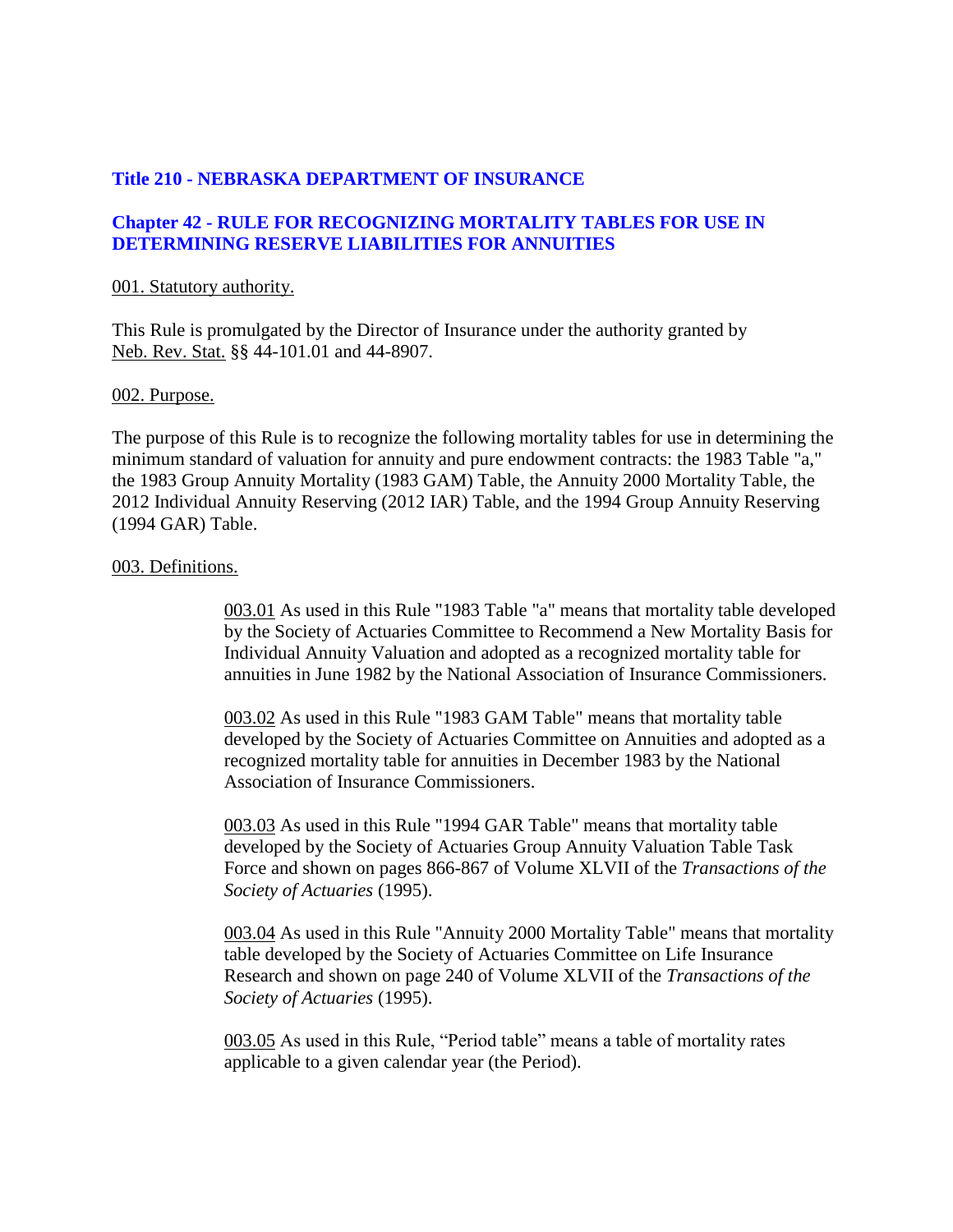003.06 As used in this Rule, "Generational mortality table" means a mortality table containing a set of mortality rates that decrease for a given age from one year to the next based on a combination of a Period table and a projection scale containing rates of mortality improvement.

003.07 As used in this Rule "2012 IAR Table" means that Generational mortality table developed by the Society of Actuaries Committee on Life Insurance Research and containing rates,  $q_x^{2012+n}$ , derived from a combination of the 2012 IAM Period Table and Projection Scale G2, using the methodology stated in Section 005.

003.08 As used in this Rule, "2012 Individual Annuity Mortality Period Life (2012 IAM Period) Table" means the Period table containing loaded mortality rates for calendar year 2012. This table contains rates,  $q_x^{2012}$ , developed by the Society of Actuaries Committee on Life Insurance Research and is shown in Appendices 1-2.

003.09 As used in this Rule, "Projection Scale G2 (Scale G2)" is a table of annual rates,  $G_{x}$ , of mortality improvement by age for projecting future mortality rates beyond calendar year 2012. This table was developed by the Society of Actuaries Committee on Life Insurance Research and is shown in Appendices 3-4.

#### 004. Individual annuity or page endowment contracts.

004.01 Except as provided in subsections 004.02 and 004.03 of this section, the 1983 Table "a" is recognized and approved as an individual annuity mortality table for valuation and, at the option of the company, may be used for purposes of determining the minimum standard of valuation for any individual annuity or pure endowment contract issued on or after August 24, 1979.

004.02 Except as provided in subsection 004.03 of this section, either the 1983 Table "a" or the Annuity 2000 Mortality Table shall be used for determining the minimum standard of valuation for any individual annuity or pure endowment contract issued on or after January 1, 1987.

004.03 Except as provided in subsection 004.04 of this section, the Annuity 2000 Mortality Table shall be used for determining the minimum standard of valuation for any individual annuity or pure endowment contract issued on or after January 1, 1999.

004.04 Except as provided in subsection 004.05 of this section, the 2012 IAR Mortality Table shall be used for determining the minimum standard of valuation for any individual annuity or pure endowment contract issued on or after January 1, 2015.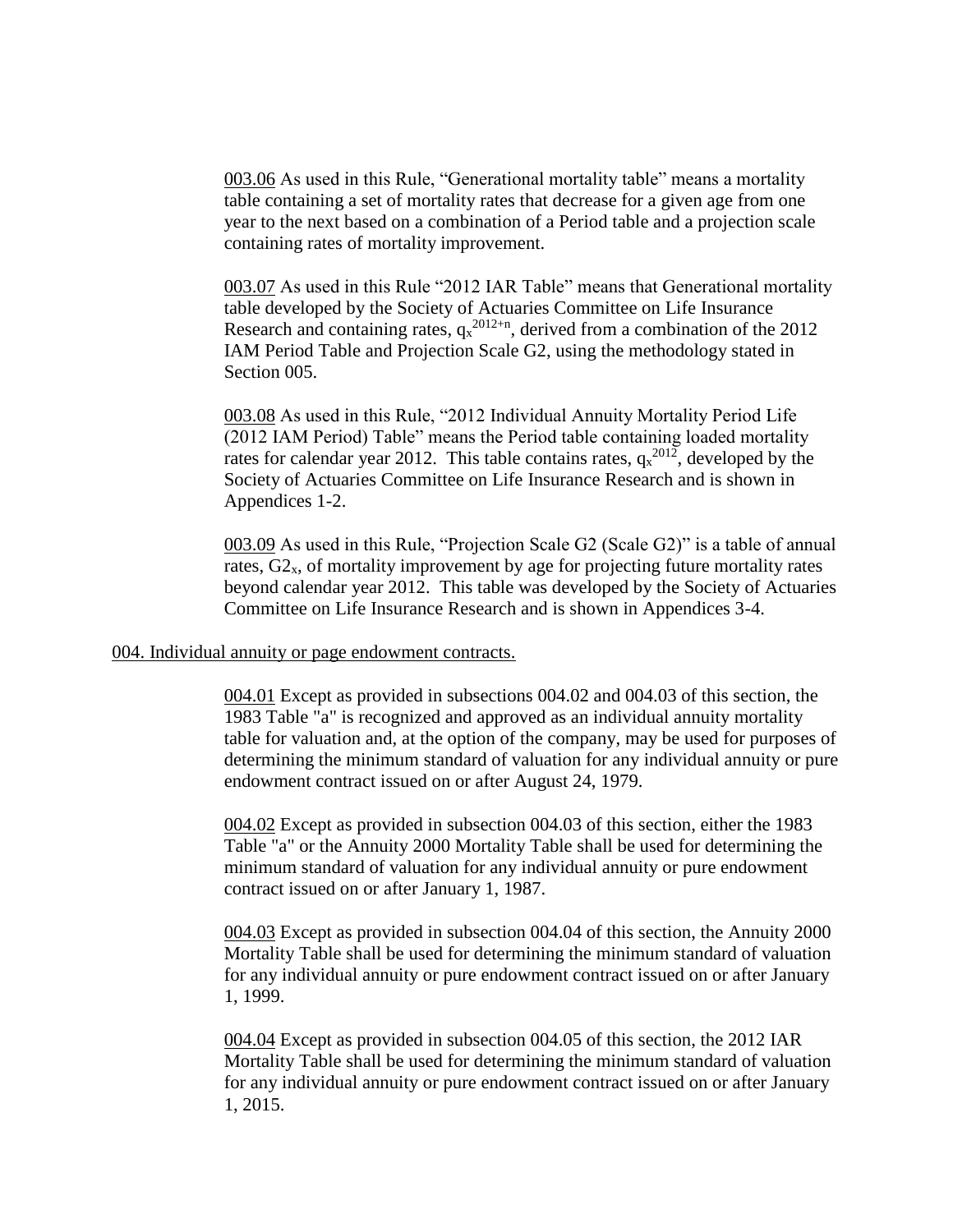004.05 The 1983 Table "a" without projection is to be used for determining the minimum standards of valuation for an individual annuity or pure endowment contract issued on or after January 1, 1999, solely when the contract is based on life contingencies and is issued to fund periodic benefits arising from:

- (1) Settlements of various forms of claims pertaining to court settlements or out-of-court settlements from tort actions;
- (2) Settlements involving similar actions such as workers' compensation claims; or
- (3) Settlements of long-term disability claims where a temporary or life annuity has been used in lieu of continuing disability payments.

#### 005. Application of the 2012 IAR Mortality Table.

In using the 2012 IAR Mortality Table, the mortality rate for a person age x in year  $(2012 + n)$  is calculated as follows:

$$
q_x^{2012+n} = q_x^{2012} (1-G2_x)^n
$$

The resulting  $q_x^{2012+n}$  shall be rounded to three decimal places per 1,000, e.g., 0.741 deaths per 1,000. Also, the rounding shall occur according to the formula above, starting at the 2012 periodic table rate.

For example, for a male age 30,  $q_x^{2012} = 0.741$  $q_x^{2013} = 0.741 * (1 - 0.010) * 1 = 0.73359$ , which is rounded to 0.734  $q_x^{2014} = 0.741 * (1 - 0.010) * 2 = 0.7262541$ , which is rounded to 0.726

A method leading to incorrect rounding would be to calculate  $q_x^{2014}$  as  $q_x^{2013}$  \* (1 – 0.010), or 0.734 \* 0.99 = 0.727

It is incorrect to use the already rounded  $q_x^{2013}$  to calculate  $q_x^{2014}$ 

#### 006. Group annuity or pure endowment contracts.

006.01 Except as provided in subsections 006.02 and 006.03, the 1983 GAM Table, the 1983 Table "a" and the 1994 GAR Table are recognized and approved as group annuity mortality tables for valuation and, at the option of the company, any one of these tables may be used for purposes of valuation for an annuity or pure endowment purchased on or after August 24, 1979 under a group annuity or pure endowment contract.

006.02 Except as provided in subsection 006.03, either the 1983 GAM Table or the 1994 GAR Table shall be used for determining the minimum standard of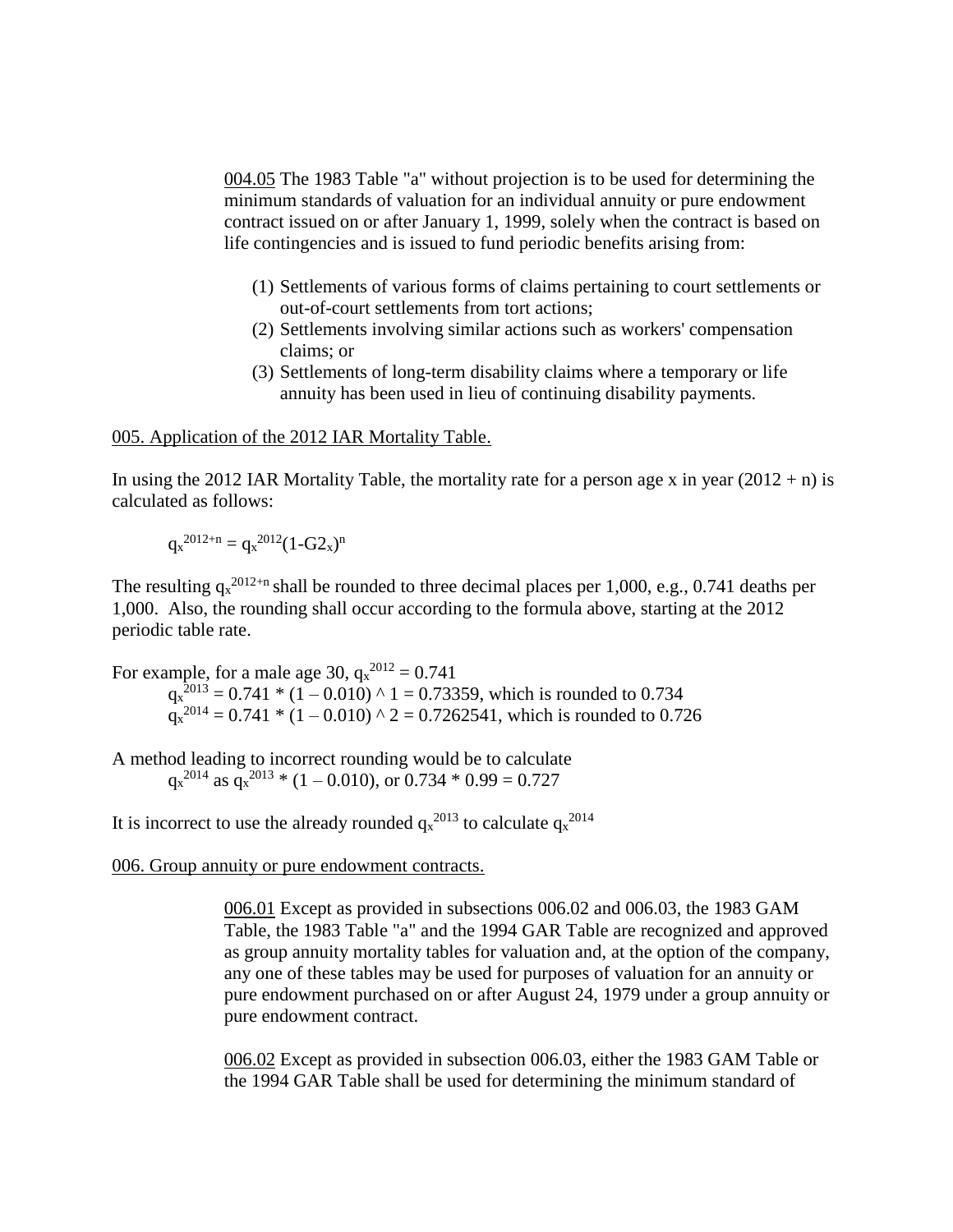valuation for any annuity or pure endowment purchased on or after January 1, 1987 under a group annuity or pure endowment contract.

006.03 The 1994 GAR Table shall be used for determining the minimum standard of valuation for any annuity or pure endowment purchased on or after January 1, 1999 under a group annuity or pure endowment contract.

#### 007. Application of the 1994 GAR Table.

In using the 1994 GAR Table, the mortality rate for a person age x in year  $(1994 + n)$  is calculated as follows:

$$
q_x^{1994+n} = q_x^{1994} (1 - AA_x)^n
$$

where the  $q_x^{1994}$  and  $AA_x$  are as specified in the 1994 GAR Table.

### 008. Separability.

If any provision of this Rule or the application thereof to any person or circumstances is for any reason held to be invalid, the remainder of the regulation and the application of such provision to other persons or circumstances shall not be affected thereby.

#### 009. Operative date.

The operative date of this Rule is January 1, 2015.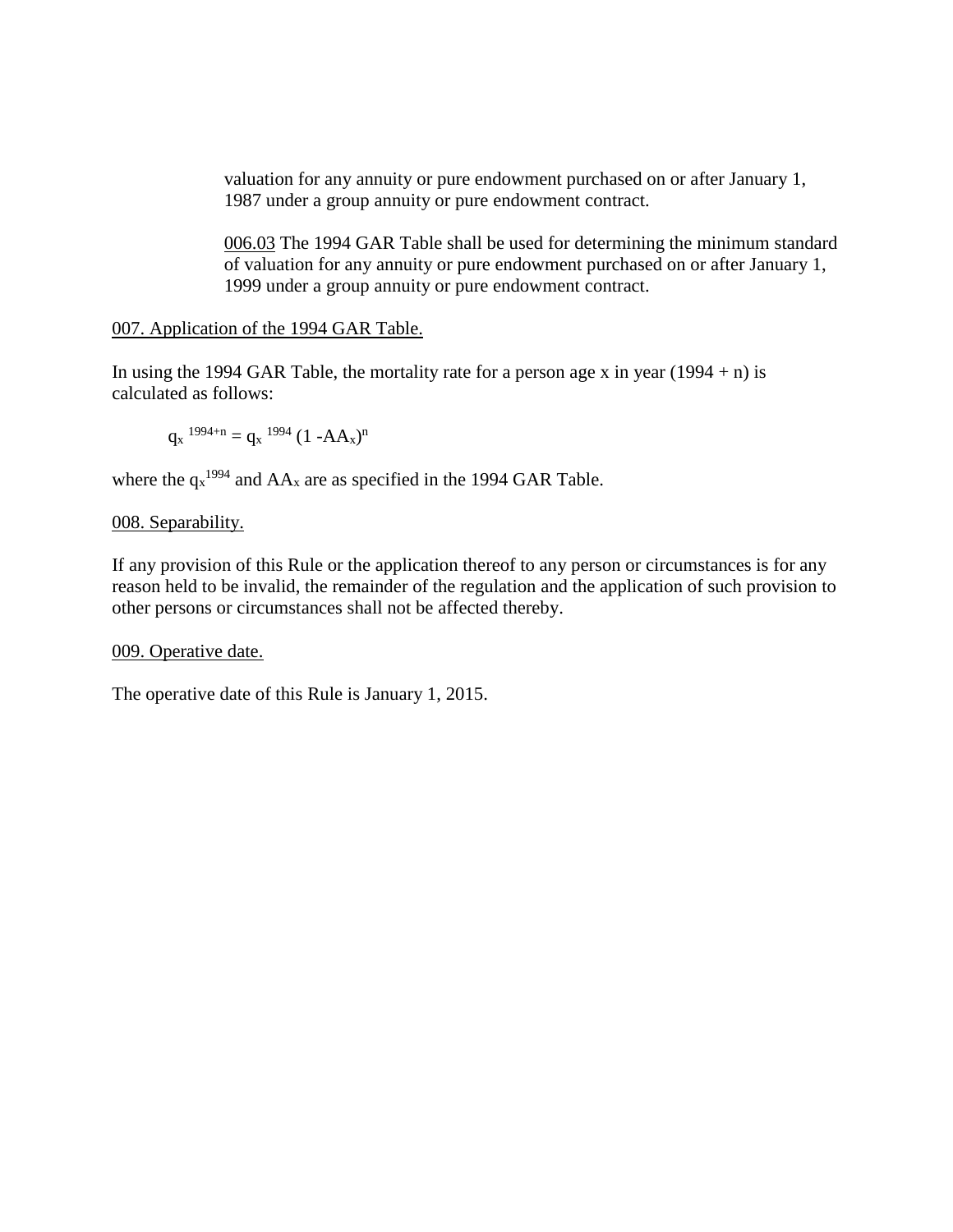# 2012 IAM Period Table Female, Age Nearest Birthday

| <b>AGE</b>       | $1000 \cdot q_x^{2012}$ | AGE             | $1000 \cdot q_x^{2012}$ | <b>AGE</b> | $1000 \cdot q_x^{2012}$ | <b>AGE</b> | $1000 \cdot q_x^{2012}$ |
|------------------|-------------------------|-----------------|-------------------------|------------|-------------------------|------------|-------------------------|
| $\boldsymbol{0}$ | 1.621                   | 30              | 0.300                   | 60         | 3.460                   | 90         | 88.377                  |
| $\mathbf{1}$     | 0.405                   | 31              | 0.321                   | 61         | 3.916                   | 91         | 97.491                  |
| $\overline{2}$   | 0.259                   | 32              | 0.338                   | 62         | 4.409                   | 92         | 107.269                 |
| $\overline{3}$   | 0.179                   | 33              | 0.351                   | 63         | 4.933                   | 93         | 118.201                 |
| $\overline{4}$   | 0.137                   | 34              | 0.365                   | 64         | 5.507                   | 94         | 130.969                 |
| $\overline{5}$   | 0.125                   | 35              | 0.381                   | 65         | 6.146                   | 95         | 146.449                 |
| 6                | 0.117                   | 36              | 0.402                   | 66         | 6.551                   | 96         | 163.908                 |
| $\overline{7}$   | 0.110                   | 37              | 0.429                   | 67         | 7.039                   | 97         | 179.695                 |
| $8\,$            | 0.095                   | 38              | 0.463                   | 68         | 7.628                   | 98         | 196.151                 |
| 9                | 0.088                   | 39              | 0.504                   | 69         | 8.311                   | 99         | 213.150                 |
| 10               | 0.085                   | 40              | 0.552                   | 70         | 9.074                   | 100        | 230.722                 |
| 11               | 0.086                   | 41              | 0.600                   | 71         | 9.910                   | 101        | 251.505                 |
| 12               | 0.094                   | 42              | 0.650                   | 72         | 10.827                  | 102        | 273.007                 |
| 13               | 0.108                   | 43              | 0.697                   | 73         | 11.839                  | 103        | 295.086                 |
| 14               | 0.131                   | 44              | 0.740                   | 74         | 12.974                  | 104        | 317.591                 |
| 15               | 0.156                   | 45              | 0.780                   | 75         | 14.282                  | 105        | 340.362                 |
| 16               | 0.179                   | 46              | 0.825                   | 76         | 15.799                  | 106        | 362.371                 |
| 17               | 0.198                   | 47              | 0.885                   | 77         | 17.550                  | 107        | 384.113                 |
| 18               | 0.211                   | 48              | 0.964                   | 78         | 19.582                  | 108        | 400.000                 |
| 19               | 0.221                   | 49              | 1.051                   | 79         | 21.970                  | 109        | 400.000                 |
| 20               | 0.228                   | 50              | 1.161                   | 80         | 24.821                  | 110        | 400.000                 |
| 21               | 0.234                   | 51              | 1.308                   | 81         | 28.351                  | 111        | 400.000                 |
| $\overline{22}$  | 0.240                   | 52              | 1.460                   | 82         | 32.509                  | 112        | 400.000                 |
| 23               | 0.245                   | 53              | 1.613                   | 83         | 37.329                  | 113        | 400.000                 |
| 24               | 0.247                   | 54              | 1.774                   | 84         | 42.830                  | 114        | 400.000                 |
| 25               | 0.250                   | $\overline{55}$ | 1.950                   | 85         | 48.997                  | 115        | 400.000                 |
| 26               | 0.256                   | 56              | 2.154                   | 86         | 55.774                  | 116        | 400.000                 |
| 27               | 0.261                   | 57              | 2.399                   | 87         | 63.140                  | 117        | 400.000                 |
| 28               | 0.270                   | 58              | 2.700                   | 88         | 71.066                  | 118        | 400.000                 |
| 29               | 0.281                   | 59              | 3.054                   | 89         | 79.502                  | 119        | 400.000                 |
|                  |                         |                 |                         |            |                         | 120        | 1000.000                |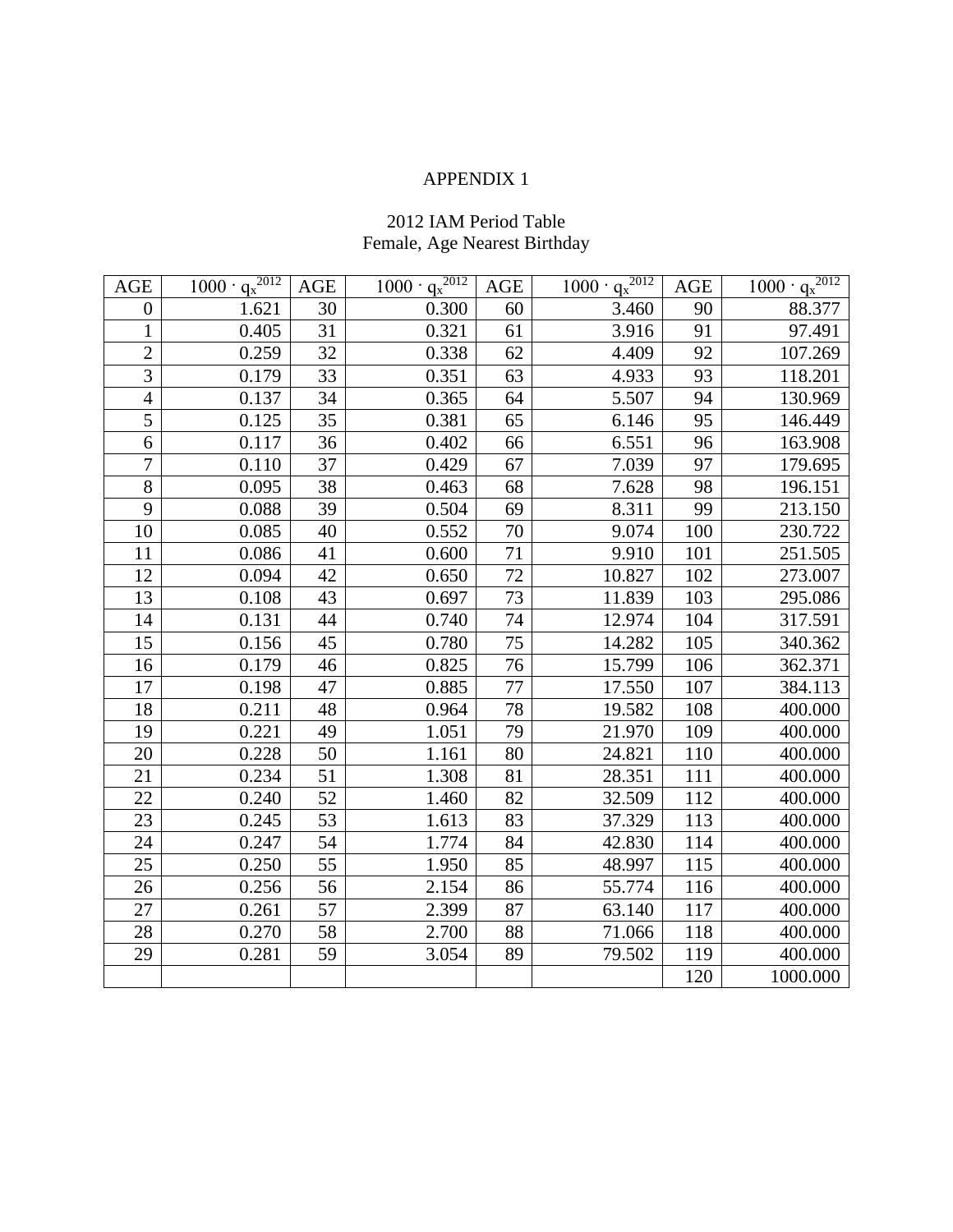# 2012 IAM Period Table Male, Age Nearest Birthday

| <b>AGE</b>       | $1000 \cdot q_x^{2012}$ | AGE             | $1000 \cdot q_x^{2012}$ | <b>AGE</b> | $1000 \cdot q_x^{2012}$ | <b>AGE</b> | $\frac{1000 \cdot q_x^{2012}}{q_x^{2012}}$ |
|------------------|-------------------------|-----------------|-------------------------|------------|-------------------------|------------|--------------------------------------------|
| $\boldsymbol{0}$ | 1.605                   | 30              | 0.741                   | 60         | 5.096                   | 90         | 109.993                                    |
| $\mathbf{1}$     | 0.401                   | 31              | 0.751                   | 61         | 5.614                   | 91         | 123.119                                    |
| $\overline{2}$   | 0.275                   | 32              | 0.754                   | 62         | 6.169                   | 92         | 137.168                                    |
| 3                | 0.229                   | 33              | 0.756                   | 63         | 6.759                   | 93         | 152.171                                    |
| $\overline{4}$   | 0.174                   | 34              | 0.756                   | 64         | 7.398                   | 94         | 168.194                                    |
| $\overline{5}$   | 0.168                   | 35              | 0.756                   | 65         | 8.106                   | 95         | 185.260                                    |
| 6                | 0.165                   | 36              | 0.756                   | 66         | 8.548                   | 96         | 197.322                                    |
| $\overline{7}$   | 0.159                   | 37              | 0.756                   | 67         | 9.076                   | 97         | 214.751                                    |
| $8\,$            | 0.143                   | 38              | 0.756                   | 68         | 9.708                   | 98         | 232.507                                    |
| 9                | 0.129                   | 39              | 0.800                   | 69         | 10.463                  | 99         | 250.397                                    |
| 10               | 0.113                   | 40              | 0.859                   | 70         | 11.357                  | 100        | 268.607                                    |
| 11               | 0.111                   | 41              | 0.926                   | 71         | 12.418                  | 101        | 290.016                                    |
| 12               | 0.132                   | 42              | 0.999                   | 72         | 13.675                  | 102        | 311.849                                    |
| 13               | 0.169                   | 43              | 1.069                   | 73         | 15.150                  | 103        | 333.962                                    |
| 14               | 0.213                   | 44              | 1.142                   | 74         | 16.860                  | 104        | 356.207                                    |
| 15               | 0.254                   | 45              | 1.219                   | 75         | 18.815                  | 105        | 380.000                                    |
| 16               | 0.293                   | 46              | 1.318                   | 76         | 21.031                  | 106        | 400.000                                    |
| 17               | 0.328                   | 47              | 1.454                   | 77         | 23.540                  | 107        | 400.000                                    |
| 18               | 0.359                   | 48              | 1.627                   | 78         | 26.375                  | 108        | 400.000                                    |
| 19               | 0.387                   | 49              | 1.829                   | 79         | 29.572                  | 109        | 400.000                                    |
| 20               | 0.414                   | 50              | 2.057                   | 80         | 33.234                  | 110        | 400.000                                    |
| 21               | 0.443                   | 51              | 2.302                   | 81         | 37.533                  | 111        | 400.000                                    |
| $\overline{22}$  | 0.473                   | 52              | 2.545                   | 82         | 42.261                  | 112        | 400.000                                    |
| 23               | 0.513                   | 53              | 2.779                   | 83         | 47.441                  | 113        | 400.000                                    |
| 24               | 0.554                   | 54              | 3.011                   | 84         | 53.233                  | 114        | 400.000                                    |
| 25               | 0.602                   | $\overline{55}$ | 3.254                   | 85         | 59.855                  | 115        | 400.000                                    |
| 26               | 0.655                   | 56              | 3.529                   | 86         | 67.514                  | 116        | 400.000                                    |
| 27               | 0.688                   | 57              | 3.845                   | 87         | 76.340                  | 117        | 400.000                                    |
| 28               | 0.710                   | 58              | 4.213                   | 88         | 86.388                  | 118        | 400.000                                    |
| 29               | 0.727                   | 59              | 4.631                   | 89         | 97.634                  | 119        | 400.000                                    |
|                  |                         |                 |                         |            |                         | 120        | 1000.000                                   |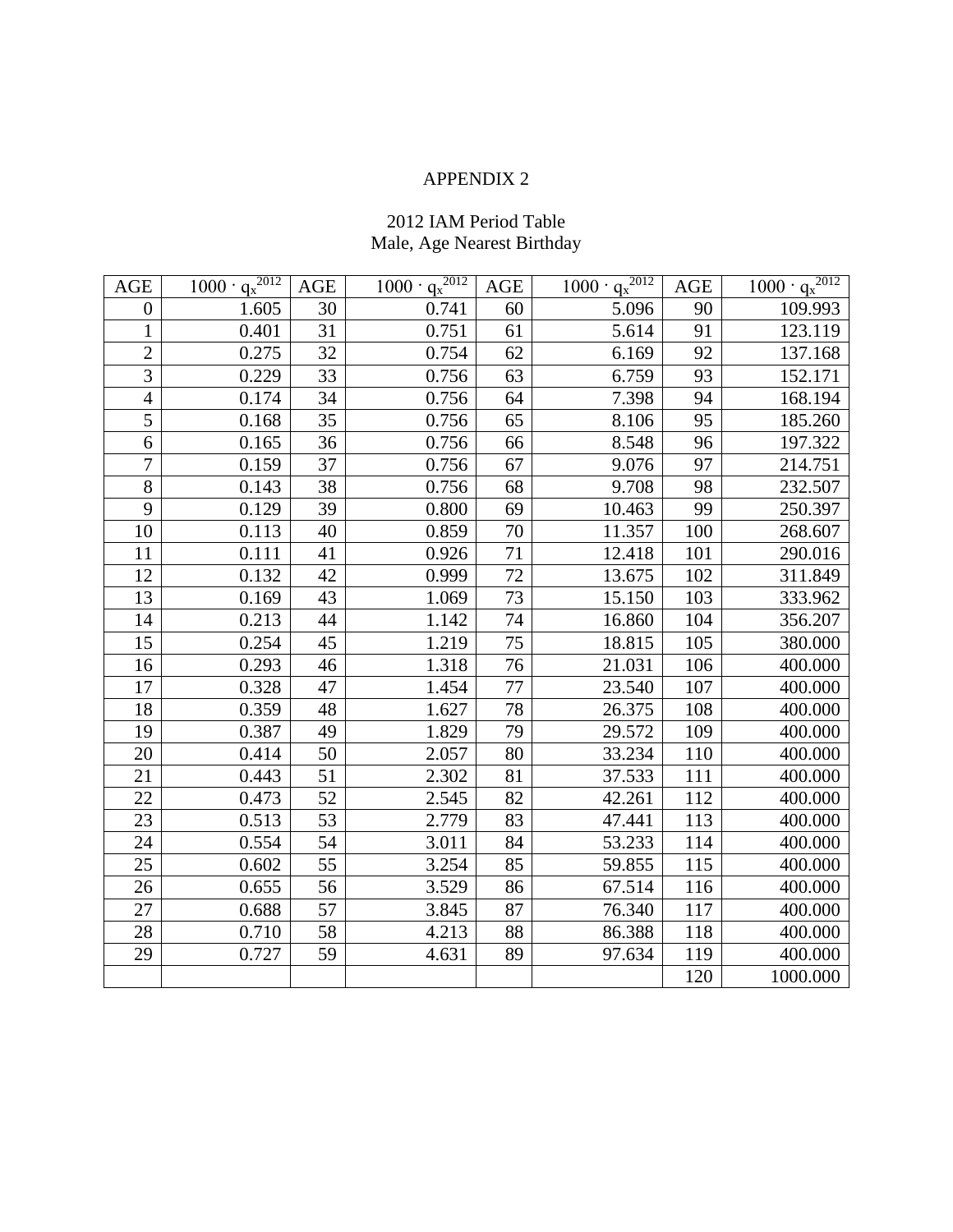### Projection Scale G2 Female, Age Nearest Birthday

| AGE              | $G2_x$ | AGE | $G2_x$ | <b>AGE</b>      | $G2_x$ | <b>AGE</b> | $G2_x$ |
|------------------|--------|-----|--------|-----------------|--------|------------|--------|
| $\boldsymbol{0}$ | 0.010  | 30  | 0.010  | 60              | 0.013  | 90         | 0.006  |
| $\mathbf{1}$     | 0.010  | 31  | 0.010  | 61              | 0.013  | 91         | 0.006  |
| $\overline{c}$   | 0.010  | 32  | 0.010  | 62              | 0.013  | 92         | 0.005  |
| 3                | 0.010  | 33  | 0.010  | 63              | 0.013  | 93         | 0.005  |
| $\overline{4}$   | 0.010  | 34  | 0.010  | 64              | 0.013  | 94         | 0.004  |
| $\overline{5}$   | 0.010  | 35  | 0.010  | 65              | 0.013  | 95         | 0.004  |
| 6                | 0.010  | 36  | 0.010  | 66              | 0.013  | 96         | 0.004  |
| $\tau$           | 0.010  | 37  | 0.010  | 67              | 0.013  | 97         | 0.003  |
| $8\,$            | 0.010  | 38  | 0.010  | 68              | 0.013  | 98         | 0.003  |
| 9                | 0.010  | 39  | 0.010  | 69              | 0.013  | 99         | 0.002  |
| 10               | 0.010  | 40  | 0.010  | 70              | 0.013  | 100        | 0.002  |
| 11               | 0.010  | 41  | 0.010  | 71              | 0.013  | 101        | 0.002  |
| 12               | 0.010  | 42  | 0.010  | 72              | 0.013  | 102        | 0.001  |
| 13               | 0.010  | 43  | 0.010  | 73              | 0.013  | 103        | 0.001  |
| 14               | 0.010  | 44  | 0.010  | 74              | 0.013  | 104        | 0.000  |
| 15               | 0.010  | 45  | 0.010  | $\overline{75}$ | 0.013  | 105        | 0.000  |
| 16               | 0.010  | 46  | 0.010  | 76              | 0.013  | 106        | 0.000  |
| 17               | 0.010  | 47  | 0.010  | 77              | 0.013  | 107        | 0.000  |
| 18               | 0.010  | 48  | 0.010  | 78              | 0.013  | 108        | 0.000  |
| 19               | 0.010  | 49  | 0.010  | 79              | 0.013  | 109        | 0.000  |
| 20               | 0.010  | 50  | 0.010  | 80              | 0.013  | 110        | 0.000  |
| 21               | 0.010  | 51  | 0.010  | 81              | 0.012  | 111        | 0.000  |
| 22               | 0.010  | 52  | 0.011  | 82              | 0.012  | 112        | 0.000  |
| 23               | 0.010  | 53  | 0.011  | 83              | 0.011  | 113        | 0.000  |
| 24               | 0.010  | 54  | 0.011  | 84              | 0.010  | 114        | 0.000  |
| 25               | 0.010  | 55  | 0.012  | 85              | 0.010  | 115        | 0.000  |
| 26               | 0.010  | 56  | 0.012  | 86              | 0.009  | 116        | 0.000  |
| 27               | 0.010  | 57  | 0.012  | 87              | 0.008  | 117        | 0.000  |
| 28               | 0.010  | 58  | 0.012  | 88              | 0.007  | 118        | 0.000  |
| 29               | 0.010  | 59  | 0.013  | 89              | 0.007  | 119        | 0.000  |
|                  |        |     |        |                 |        | 120        | 0.000  |